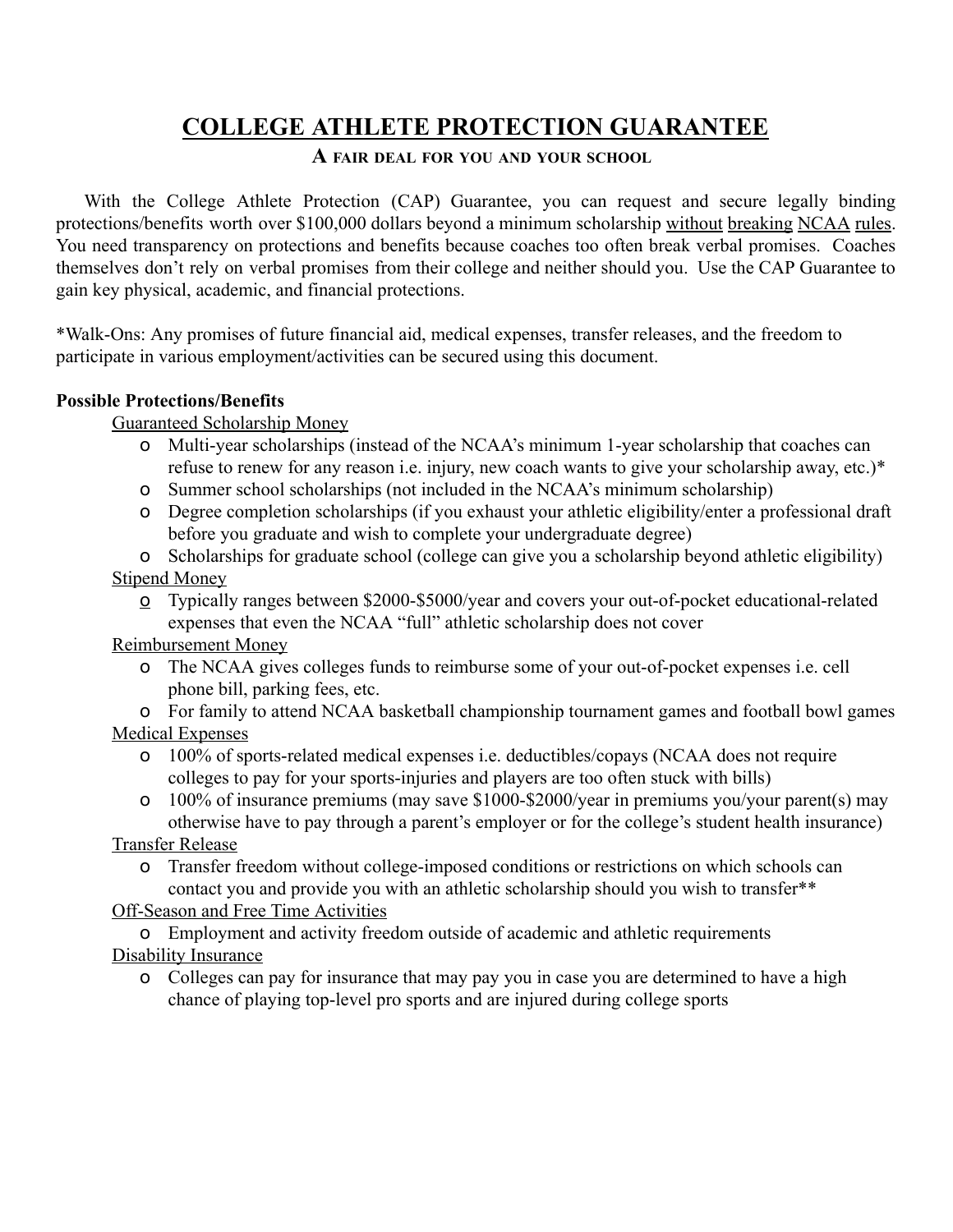# **SEE NEXT PAGE FOR INSTRUCTIONS ON HOW TO USE THE CAP GUARANTEE**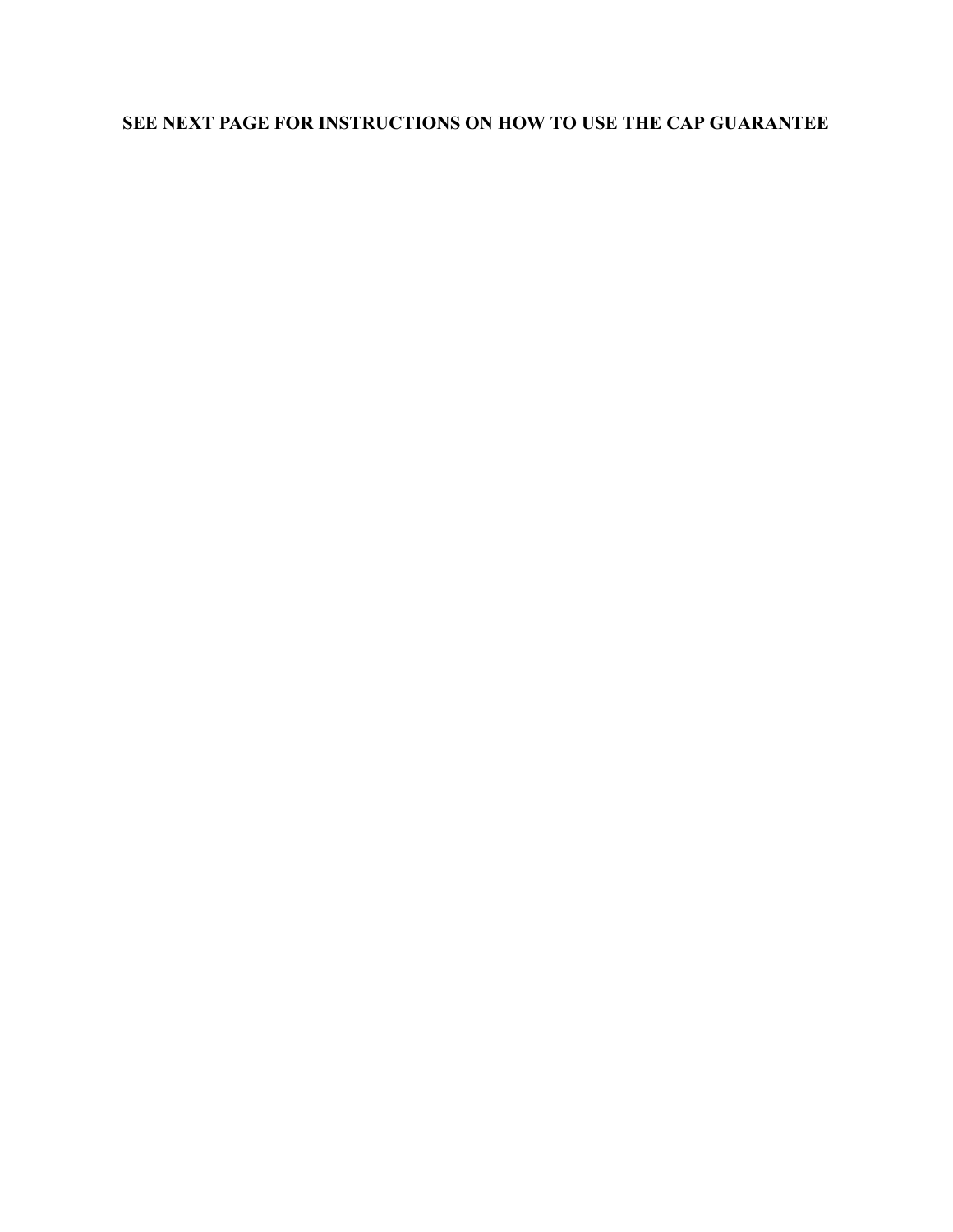#### **CAP Guarantee vs. Letter of Intent**

The CAP Agreement is NOT the same as a Letter of Intent… the CAP Guarantee is much better. A Letter of Intent does NOT require a college to provide you a scholarship or any protections/benefits, but it does bind your athletic participation to the college under threat of penalty. This is unfair. The good news is that you DO NOT have to sign a Letter of Intent to commit to a college and receive an athletic scholarship – it IS NOT required by the NCAA.

#### **CAP Guarantee Instructions**

\*You and your parent(s)/guardian(s) can negotiate directly with prospective colleges for various protections and benefits. However, if a 3<sup>rd</sup> party negotiates directly with a college on your behalf, it may violate NCAA rules and harm your athletic eligibility and scholarship opportunities.

Steps:

- 1. Plan to use the CAP Guarantee instead of a Letter of Intent. If a college insists you sign a Letter of Intent and you still want to play for the college, use both the CAP Guarantee and Letter of Intent.
- 2. Edit/complete the Cap Guarantee with the protections and benefits that you want colleges to provide. CHANGING THE LANGUAGE OF THE CAP GUARANTEE MAY RESULT IN FEWER BENEFITS/PROTECTIONS AND/OR REDUCE THE LEGAL ENFORCEABLITY OF THE AGREEMENT.
- 3. Send your completed CAP Guarantee WITHOUT YOUR SIGNATURE to the colleges you are considering attending. Each college may accept/reject or ask to modify various parts of the CAP Agreement so keep careful track of how each college responds.
- 4. Ask each college to provide you with their best offer as early as August 1 going into you senior year in high school by using a pdf copy of the completed CAP Guarantee as a written scholarship offer (the offer cannot be signed and dated until the signing day designated by NCAA rules).
- 5. On signing day, ask the college to send you a signed and dated copy of the same CAP Guarantee it used for your written scholarship offer and read it for accuracy. Sign, date, and return the completed CAP Guarantee. If you use the optional Letter of Intent at all, do not sign and submit it before getting a CAP Guarantee signed and dated by the college representative or you risk having no CAP Guarantee protections.

\*Big Ten and Pac12 Conference "policies" provide athletes with fouryear scholarships, and the Pac12 has a policy that its colleges provide medical expenses for up to four years after eligibility. However, the degree to which these conferences' colleges abide by these policies is questionable. By signing an agreement like the one that is attached, you can make a four-year scholarship and medical expenses legally binding guarantees instead of just "policies" that may be ignored or changed at any time. The remaining schools in the Power Five conferences that do not have policies of providing four-year scholarships can provide multi-year scholarships if they choose. A guaranteed, multi-year scholarship is one that a school cannot decline to renew for reasons related to athletic performance or injury. (See Bylaws 15.3.3 and 15.3.5.3)

\*\*If a college agrees to transfer freedoms, NCAA and/or Conference rules may still require you to sit out for one year (known as a "year in residence") at the school to which you transfer, with exceptions. Those rules can only by waived by the NCAA and/or Conference, not the college.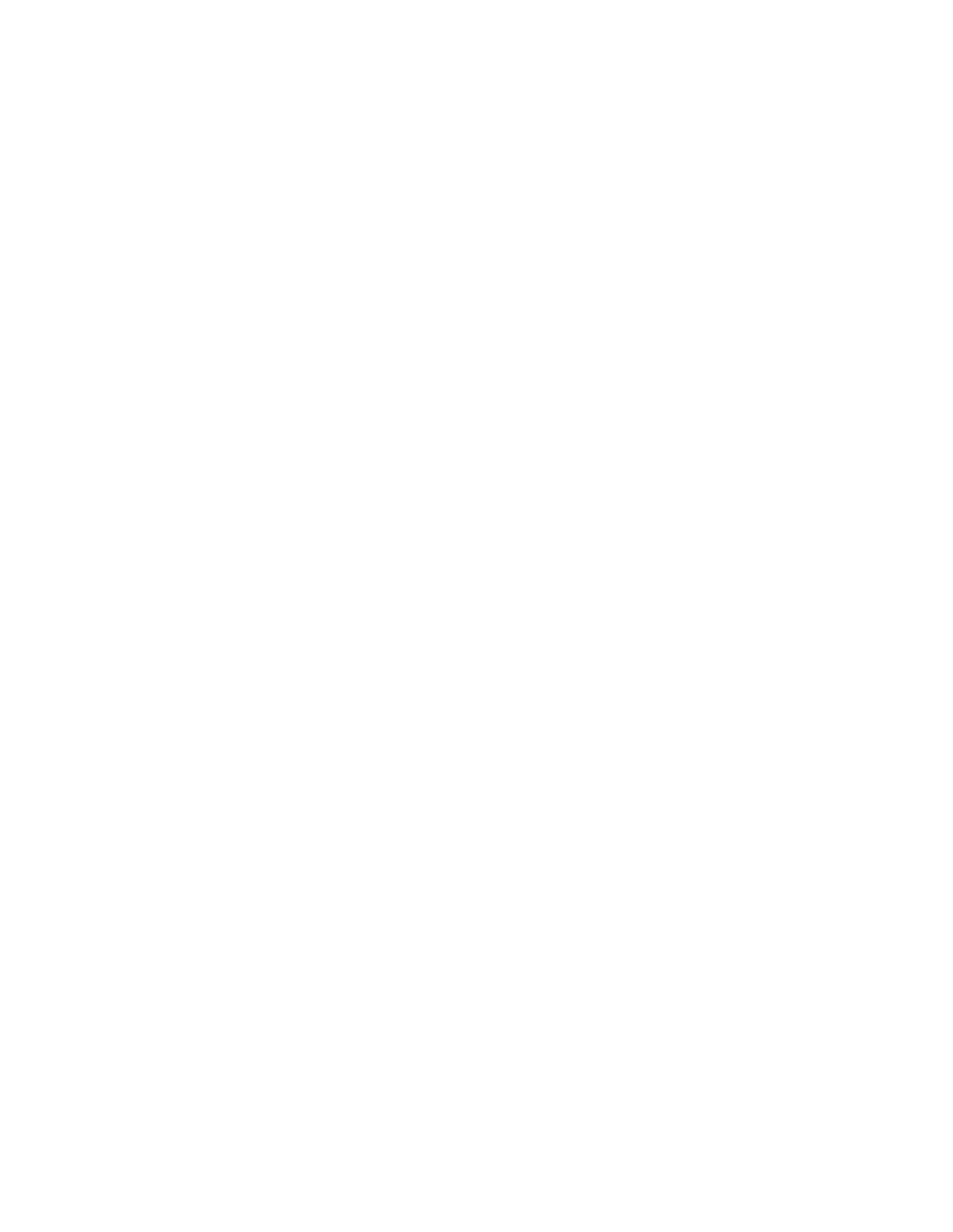## **COLLEGE ATHLETE PROTECTION GUARANTEE**

(NCAA rules allow the College to provide the Athlete with this AGREEMENT as a written offer as early as August 1 of the Athlete's high school senior year. NCAA rules do not permit either party to sign this AGREEMENT until the earliest date allowed by the NCAA which is for the sport of

The following AGREEMENT is made between:

 $\overline{\phantom{a}}$  , where  $\overline{\phantom{a}}$  , where  $\overline{\phantom{a}}$  , where  $\overline{\phantom{a}}$ 

 $(\text{the "College")}$ 

and

 $(\text{the "Athlete").}$ 

In consideration for Athlete's enrollment at the College and participation on its varsity athletic team in the sport(s) of \_\_\_\_\_\_\_\_\_\_\_\_\_\_\_\_\_\_\_\_\_\_\_\_\_\_\_\_\_\_\_, the College agrees to guarantee Athlete admission as long as Athlete meets the minimum admission requirements including any special admissions accommodations provided to athletes in similar circumstances; and provide the Athlete with the following consideration, all of which are in compliance with applicable NCAA and Conference rules and regulations concerning Athlete's eligibility for participation in NCAA-sanctioned athletics:

**1. Financial Aid**: The College agrees to provide Athlete with the financial aid outlined below as a percentage of Room, Board, Fees, Tuition, Books, and Other/Stipend for each academic school year and summer session as defined by NCAA rules:

| Academic School Year: |          | Identical aid for summer session? Check |            |         | <b>Yes</b> | Nο              |
|-----------------------|----------|-----------------------------------------|------------|---------|------------|-----------------|
| $\%$ Room,            | % Board, | $%$ Fees,                               | % Tuition, | % Books |            | % Other/Stipend |

Academic School Year: Jean Mentical aid for summer session? Check Tes No % Room, % Board, % Fees, % Tuition, % Books % Other/Stipend

Academic School Year: Jean Mentical aid for summer session? Check Tes No % Room, % Board, % Fees, % Tuition, % Books % Other/Stipend

Academic School Year: \_\_\_\_\_\_\_\_, Identical aid for summer session? Check \_\_ Yes \_\_ No % Room, % Board, % Fees, % Tuition, % Books % Other/Stipend

Academic School Year: \_\_\_\_\_\_\_\_, Identical aid for summer session? Check \_\_ Yes \_\_ No % Room, % Board, % Fees, % Tuition, % Books % Other/Stipend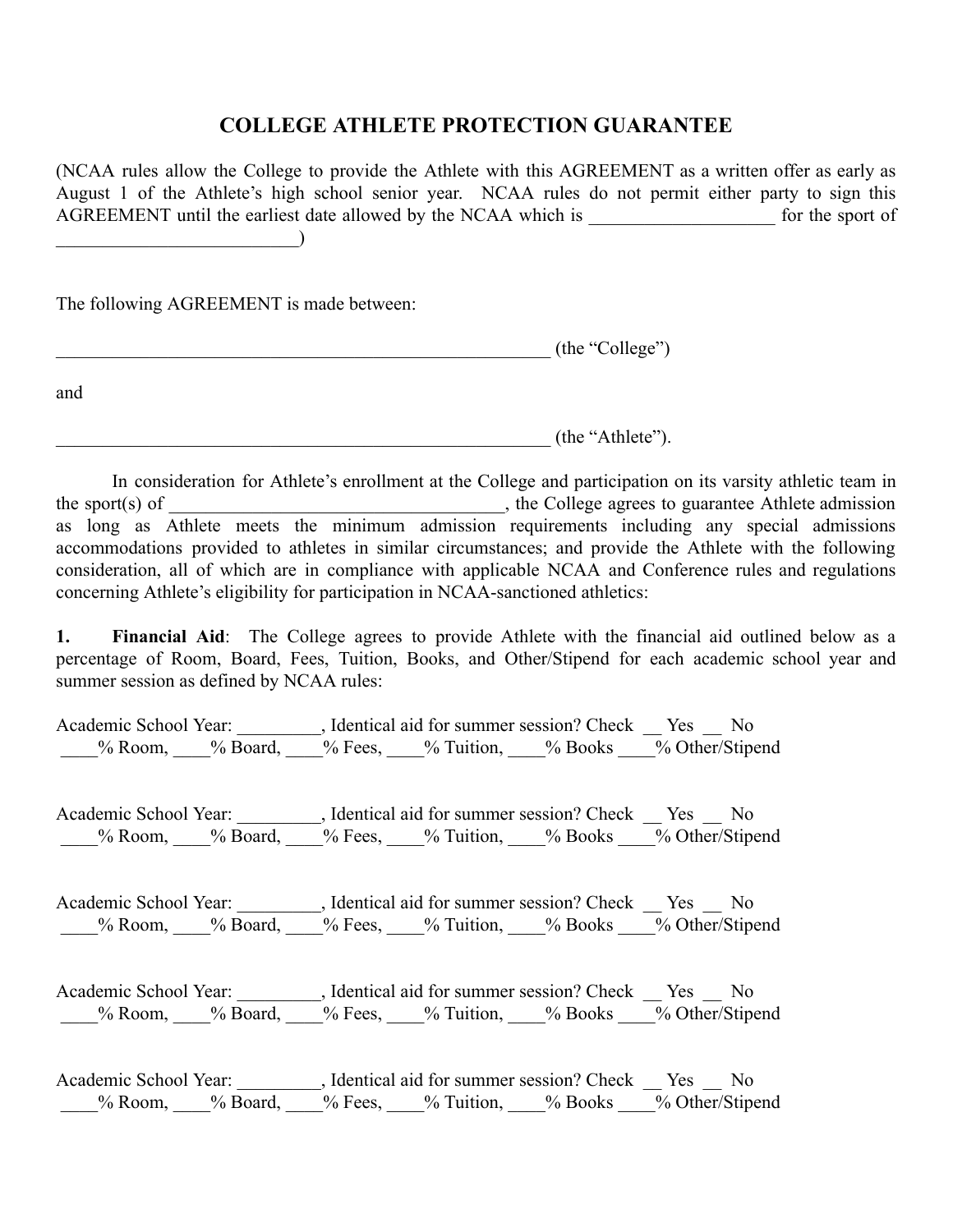The College will not cancel, reduce, or fail to renew the financial aid award as long as Athlete meets NCAA and College academic and disciplinary standards. For example, the College agrees that it will not cancel, reduce, or fail to renew the financial aid award due to injury or athletic performance.

The College agrees to notify Athlete of any decision to reduce or not renew an award in accordance with the written notification requirements of NCAA Bylaw 15.6.2.4. Such notice must be provided by March 15 prior to the academic year in which the reduction or nonrenewal is to be effective. This deadline will supersede any conflicting deadline set in NCAA Bylaw 15.6.2.4.

**2. Medical Expenses**: The College agrees to pay \_\_\_\_% of the premiums for a comprehensive year-round medical insurance policy for Athlete, which includes coverage for all sports-related injuries, during each year of his/her enrollment at the College while receiving the financial aid described in this Agreement.

The College agrees to pay  $\%$  of Athlete's out-of-pocket expenses not covered by the medical insurance policy, including any applicable deductibles and co-payments, for sport-related injuries during each year of his/her enrollment at the College while receiving the financial aid described in this Agreement, other than expenses covered by existing policies or funds, such as the NCAA's catastrophic insurance plan and the NCAA championship supplemental insurance plan. The College also agrees to provide such payments for up to \_\_\_\_\_ years after Athlete's athletic eligibility ends.

The College agrees to pay for  $\%$  of Athlete's expenses for seeking a second medical opinion from a medical professional of his/her choice, including one not affiliated with the College, regarding all sports-related injuries, medical conditions, and diagnoses, including all necessary medical testing, including X-ray, MRI, and CAT scans. The College agrees to promptly provide such medical professional(s) copies of any or all of Athlete's medical records upon request, with Athlete's consent in accordance with privacy laws.

**3. Disability Insurance**: The College agrees to pay \_\_\_\_% of an Exceptional Athlete Disability Insurance policy consistent with NCAA rules, if Athlete becomes eligible for such policy at any point during his or her enrolment at the College and participation in its varsity athletics program. The policy shall cover the maximum available future loss of earnings benefit based on market rates at the time Athlete qualifies for the policy.

**4. Degree Completion Financial Aid:** The College agrees to provide Athlete with  $\%$  of a full grant-in-aid, including  $\%$  of the full Cost of Attendance, as defined by NCAA rules, for up to academic years, including summer terms, to complete his or her undergraduate degree following expiration of the athlete's athletic eligibility, so long as the Athlete remains in good standing at the College and follows a written, full-time degree completion plan developed by a College academic advisor unaffiliated with the College's athletic program.

If Athlete enters a professional draft and ceases to be eligible for college athletics, then the College will continue to provide Athlete with financial aid up to the equivalent of the unused portion of financial aid outlined in this Agreement when Athlete takes classes as a student at the College.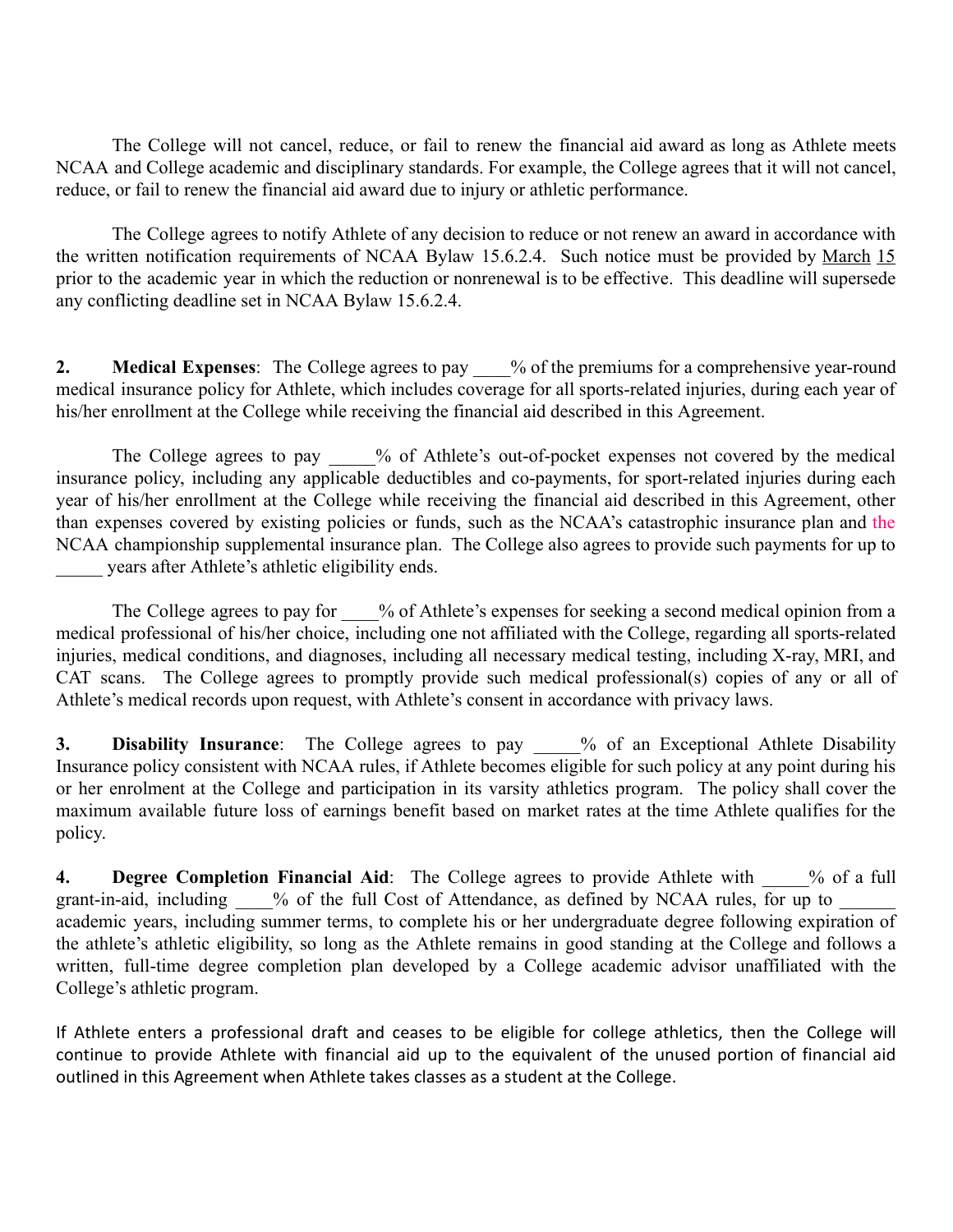**5. Graduate Program Scholarship**: The College agrees to provide Athlete with  $\%$  of a full grant-in-aid, including  $\frac{9}{6}$  of the full Cost of Attendance, as defined by NCAA rules, for up to academic years upon Athlete's completion of an undergraduate degree and enrollment into a graduate program at the College.

**6. Reimbursements**: The College agrees that it will provide athlete with a minimum of \$  $\qquad$  for qualifying expenses or reimbursements under the Student Assistance Fund and equal access to funds for all other qualifying expenses beyond such amount for each year that Athlete receives the undergraduate financial aid provided for in this Agreement.

**7. Family benefits**: Consistent with the continuation or extension of the 2015 NCAA expense pilot program, the College agrees to provide \_\_\_\_\_\_ members of Athlete's immediate family with transportation and lodging up to \$\_\_\_\_\_\_\_ each for each post-season contest in which the College participates during Athlete's participation on the team, except for family members who live within 100 miles of the contest location, or reimbursement for the same.

**8. Off-Season and Free Time Activities**: The College agrees that it will approve all Athlete employment and internships during the off-season that do not interfere with class time or countable athletically-related activities, as defined and allowed under NCAA rules.

The College agrees that it will allow Athlete to participate in student organizations and campus activities that do not interfere with class time or countable athletically-related activities, as defined under NCAA rules.

The College, including all athletic staff members and coaches, agrees to not interfere with or discourage such off-season employment/internships, and participation in student organizations and campus activities.

## **9. Transfer Release**: The College

(mark one box)  $\lceil \quad \rceil$  agrees [  $\Box$ ] does not agree

to comply with any request by Athlete for transfer releases and permission to contact authorization and to not restrict the ability of Athlete to transfer to any other collegiate institution.

#### **10. Scope of Agreement/Breach:**

The parties' intention is to provide Athlete with benefits that are permitted by current NCAA and Conference rules and do not adversely impact Athlete's eligibility for participation in NCAA-sanctioned athletics. If any benefit provided pursuant to this Agreement is found to violate applicable NCAA or Conference rules, then the Athlete shall relinquish such benefit to cure the violation and the remainder of this Agreement will remain in full force and effect.

Nothing in this Agreement shall limit the College from providing Athlete with greater or additional benefits than set forth above, consistent with NCAA, Conference, or College rules, including in light of any rule changes following executing of this Agreement.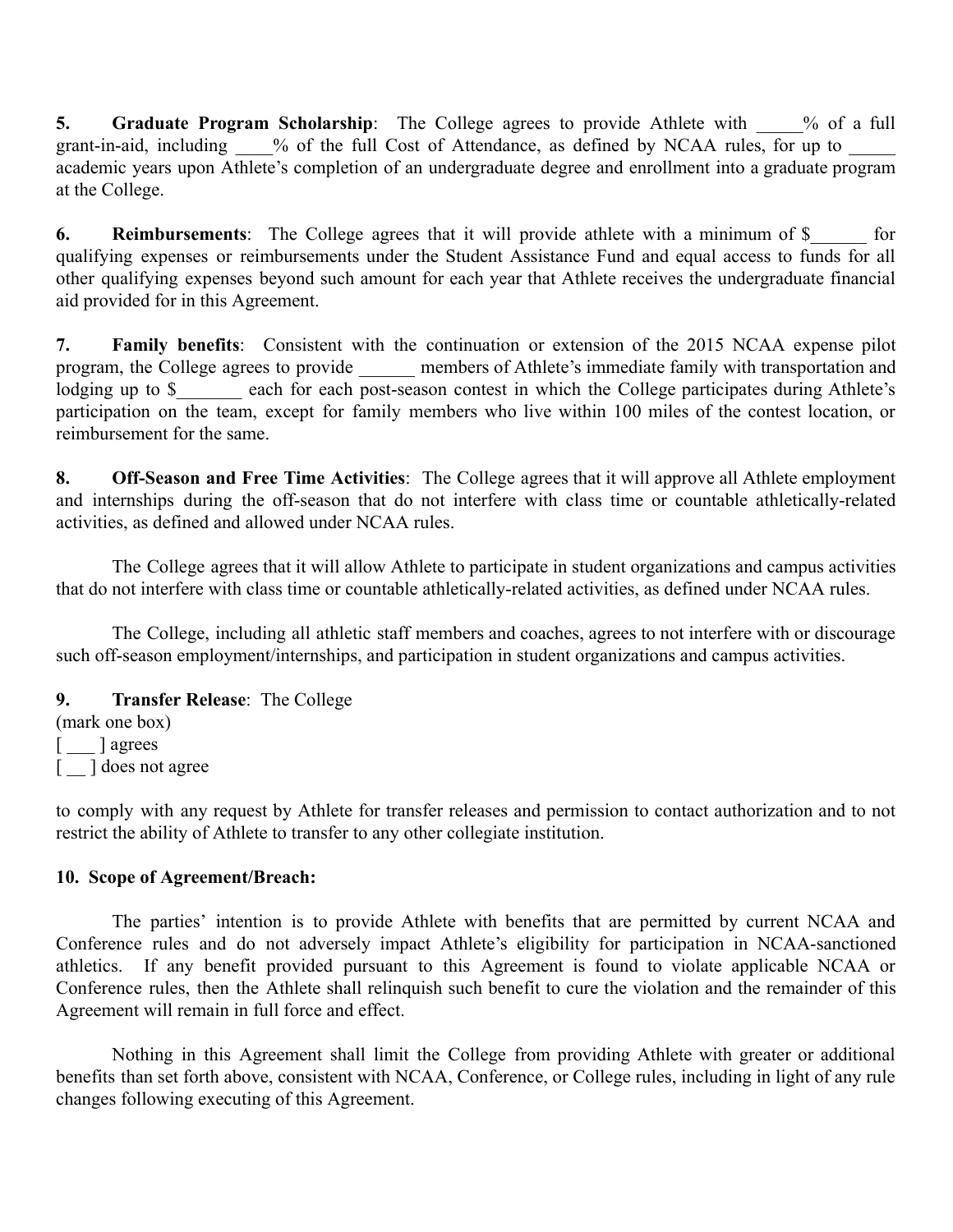If Athlete fails to meet minimum academic, athletic, or disciplinary standards, the College's recourse shall be limited to termination of the Athlete's disability policy and/or financial aid if such termination is permitted by NCAA and Conference rules. Under no circumstances will the College be entitled to any form of money damages whatsoever for the Athlete's failure to meet minimum academic, athletic, or disciplinary standards. Nor will the College be entitled to terminate the Athlete's medical-related benefits under this Agreement.

The Agreement constitutes the entire agreement and understanding between the parties hereto and supersedes any and all prior agreements and understandings, oral or written, relating to the subject matter hereof. This Agreement may be amended only in writing signed by both parties.

To the extent the College and Athlete have entered into, or in the future enter into, any other agreement that is inconsistent with the terms of this Agreement, the College and Athlete agree that the terms of this Agreement shall control unless *this* Agreement is *expressly* modified *by written addendum to this Agreement* . For example, if the College and Athlete have entered into, or in the future enter into, any other financial aid agreement or National Letter of Intent that is inconsistent with this Agreement, then the terms of this Agreement shall prevail in the absence of an addendum to this document signed by both parties.

**11. Governing Law/Dispute Resolution:** This Agreement shall be governed by the laws of the state in which Athlete most recently attended high school. The parties agree that any dispute arising out of or relating to this Agreement may be submitted to arbitration or to a court at the discretion of the party bringing the action. The place of litigation or arbitration shall be the state in which Athlete most recently attended high school. Any arbitration shall be conducted pursuant to AAA Labor Arbitration Rules and conducted by a single, neutral arbitrator affiliated with the AAA and with experience in sports arbitration.

IN WITNESS WHEREOF, the undersigned have duly executed this Agreement on the date(s) indicated below:

|                                         | Date: |  |  |
|-----------------------------------------|-------|--|--|
|                                         |       |  |  |
|                                         |       |  |  |
| Athlete Signature:                      | Date: |  |  |
| Athlete Name:                           |       |  |  |
| If UNDER 18, Parent/Guardian Signature: | Date: |  |  |
| Parent/Guardian Name:                   |       |  |  |